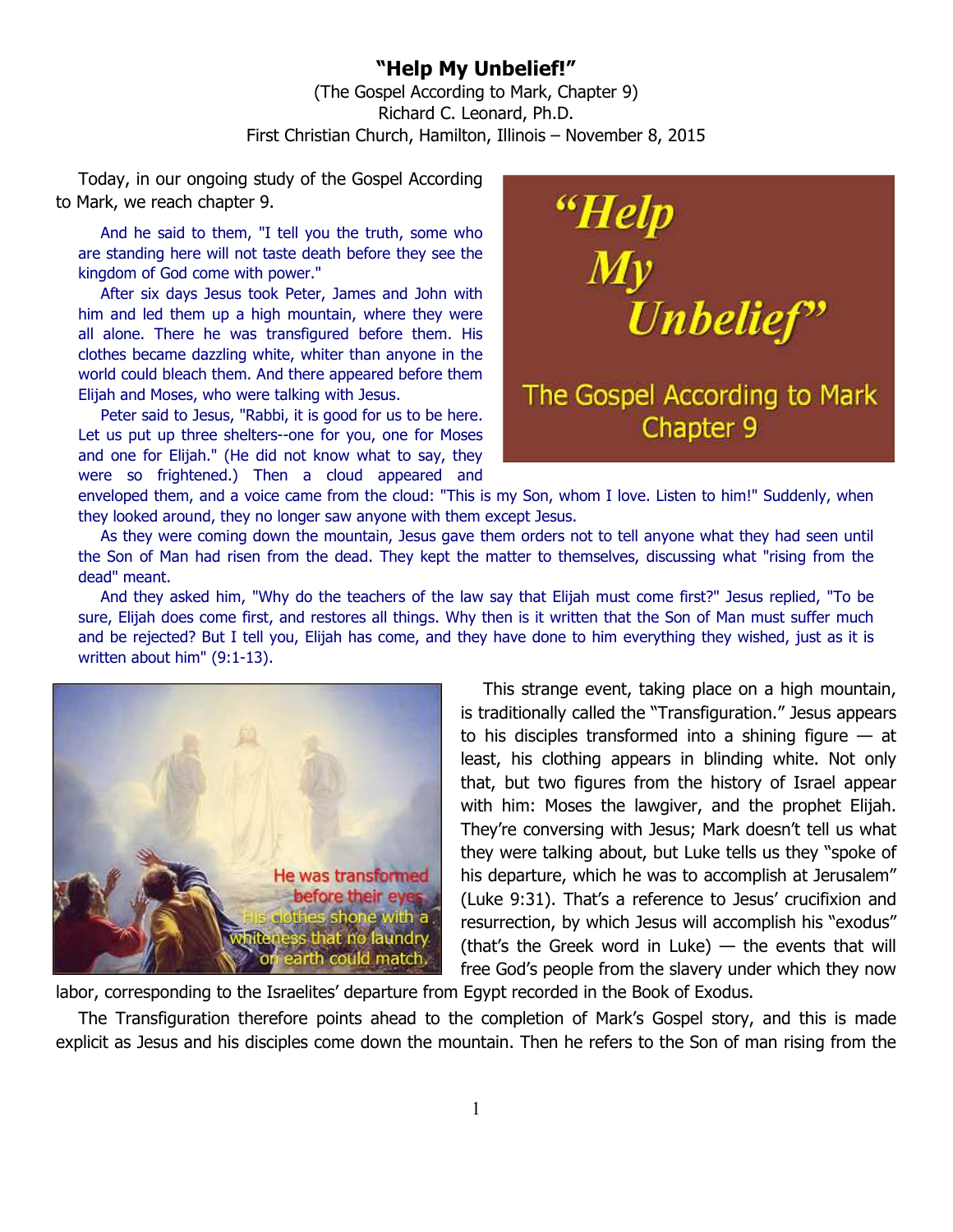$dead - a$  concept the disciples can't grasp at this point. For that matter, they couldn't grasp it when it happened, either, but we're getting ahead of our story.

We can't fit the Transfiguration into our typical worldview of Western civilization (just as we can't fit the resurrection into it, either.) The Gospel narrative of the Transfiguration takes us out of our narrow perspective on life which, since the eighteenth century, has been restricted by the philosophy of "scientific materialism." That philosophy, or worldview, says that the only "real" or substantial things are what can be measured or

detected by instruments. The Transfiguration carries us into another dimension where things don't behave the way we expect them to. We don't expect a person to suddenly appear in a kind of brilliant white light. Moreover, we don't expect figures from the past, like Moses and Elijah, to reappear and carry on a conversation.

Those kinds of things sound like fantasy to us  $-$  or they've sounded like fantasy, up to now. But when cosmologists are asserting that gravitational effects suggest that some 95 percent of the universe is invisible they call it "dark matter" and "dark energy"; or when physicists claim that at the subatomic level particles of matter behave in an indeterminate way, and in trying to



locate them we can only speak of probabilities; or when an Einstein posits that time "slows down" for an object as it approaches the speed of light  $-$  then we have to realize that this universe is a far more mysterious, unexplainable place than we've thought it was for the past three centuries. In view of such findings the Transfiguration might not seem so fantastic, after all. So the real question isn't, "Did it really happen, and how did it happen?" The real question is, "What does it mean?"

And, quite obviously, for Mark this event is telling us something about Jesus. It looks ahead to his resurrection from the dead, through which God will establish the first beachhead in the renewal of his creation,



the "new heavens and the new earth." The Transfiguration reveals the dynamic, or power, through which God is establishing his righteous kingdom in a troubled, wayward earth. Just a week earlier Jesus had spoken of people present at that moment who would live to "see God's kingdom come in power." And for Jesus to appear with Moses and Elijah is a way of saying that what Jesus is doing is what the Lord had in mind all along in the Hebrew Scriptures, the Law and the Prophets.

If you look at your Bibles you'll note that the first five books, the Torah, are the Books of Moses, and at the very end of what we call the Old Testament you'll find that the last two verses of the Book of Malachi are speaking of Elijah: "Behold, I will send you Elijah the prophet before

the great and terrible day of the LORD comes" (Malachi 4:5). The Gospel story of Jesus isn't a *break* with the story of Israel; it's a *fulfillment and enlargement* of it, which is what the Scriptures were always leading up to. Jesus' comment about John the Baptist (though Mark doesn't mention his name here) drives home that point.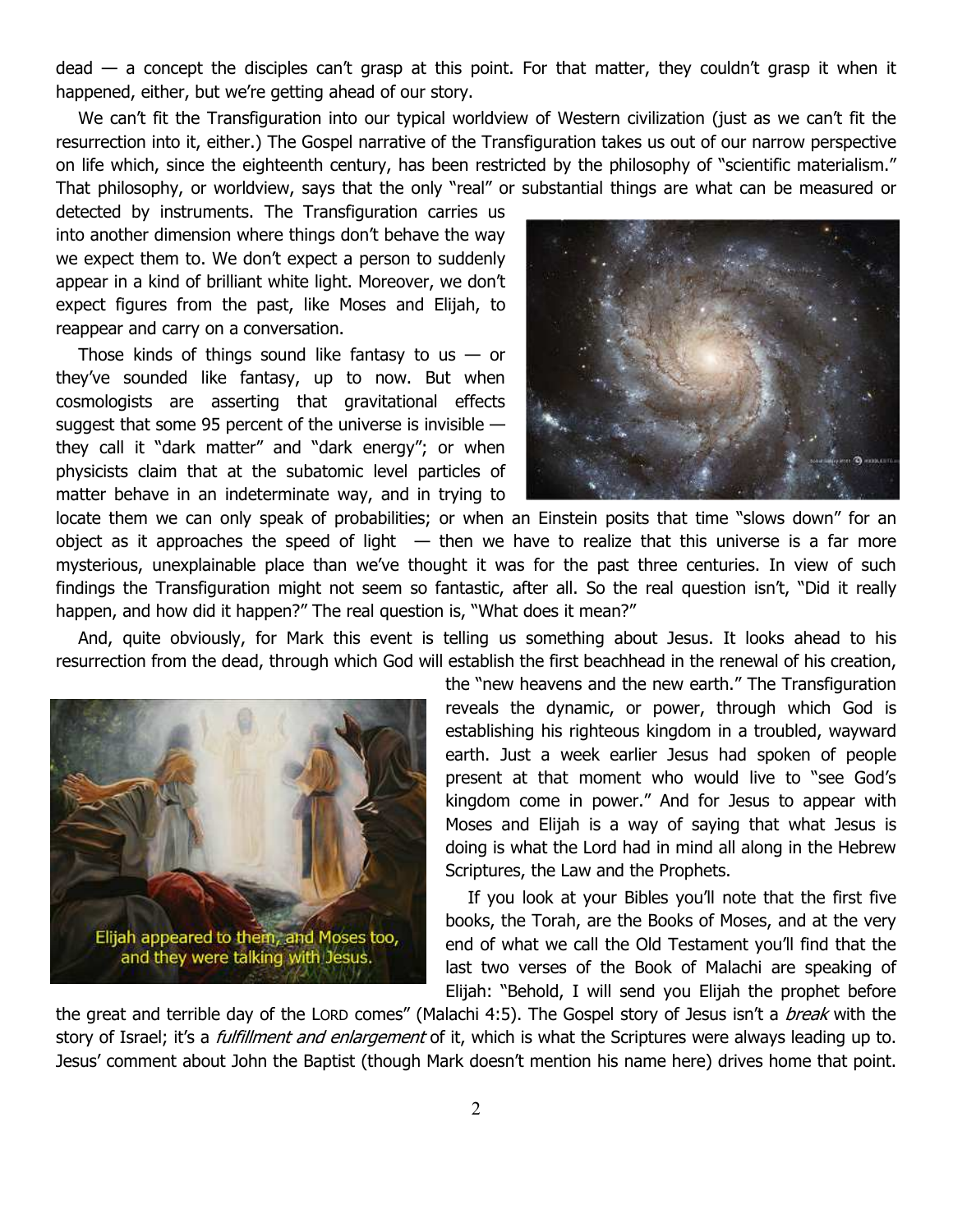Jewish teachers held, reading the end of Malachi, that Elijah must come before Messiah appears. "Elijah has already come," Jesus declared. The implication is clear: Jesus is the Messiah, the Son of God.

Based on all of this, we might be asking ourselves two questions. First, **Can I break through our culture's limited, materialistic worldview and be aware of God's action in a wider dimension?** To put it another way, are we able to *look through* our world of ordinary physical sensation into that larger world of God's presence and activity that constantly surrounds us? You see, for several centuries in Western culture God has been relegated to a "spiritual" area that doesn't really touch the world we think is really important, the world of material "stuff" that science deals with. But the Transfiguration reveals that the realm in which God operates in much larger — like that 95 percent of the universe, the "dark matter" and "dark energy" we can't observe with instruments — and that realm does affect the world of our "ordinary" experience.

The second question is this: **As Christians, and as a church, can we see ourselves in wider perspective — not just focusing on our individual relation to the Lord right now, but learning to operate within the larger scope of God's plan through the ages?** For the Bible story extends from creation all the way through to the "new heavens and the new earth." We're not the first ones who've been part of that story, and we need to take seriously those who've come before us— like Moses and Elijah because their witness illuminates the path we're walking on. The Transfiguration sets the appearance of Jesus into that time line, and helps us understand what the coming of Messiah is all about. Jesus didn't come just so you and I could go the heaven; he came in anticipation of the prayer he taught us, "Thy kingdom come, thy will be done on earth as it is in heaven."

When they came to the other disciples, they saw a large crowd around them and the teachers of the law arguing with them. As soon as all the people saw Jesus, they were overwhelmed with wonder and ran to greet him.

"What are you arguing with them about?" he asked. A man in the crowd answered, "Teacher, I brought you my son, who is possessed by a spirit that has robbed him of speech. Whenever it seizes him, it throws him to the ground. He foams at the mouth, gnashes his teeth and becomes rigid. I asked your disciples to drive out the spirit, but they could not."

"O unbelieving generation," Jesus replied, "how long shall I stay with you? How long shall I put up with you? Bring the boy to me." So they brought him. When the spirit saw Jesus, it immediately threw the boy into a convulsion. He fell to the ground and rolled around, foaming at the mouth.

Jesus asked the boy's father, "How long has he been like this?" "From childhood," he answered. "It has often thrown him into fire or water to kill him. But if you can do anything, take pity on us and help us."

"'If you can'?" said Jesus. "Everything is possible for him who believes." Immediately the boy's father exclaimed, "I do believe; help me overcome my unbelief!"

When Jesus saw that a crowd was running to the scene, he rebuked the evil spirit. "You deaf and mute spirit," he said, "I command you, come out of him and never enter him again." The spirit shrieked, convulsed him violently and came out. The boy looked so much like a corpse that many said, "He's dead." But Jesus took him by the hand and lifted him to his feet, and he stood up.

After Jesus had gone indoors, his disciples asked him privately, "Why couldn't we drive it out?" He replied, "This kind can come out only by prayer" (9:14-29)

Once again, that holy, mysterious virtue that's in Jesus is the only power that can deliver someone whose life has been taken over by the powers of evil. Jesus' disciples had been

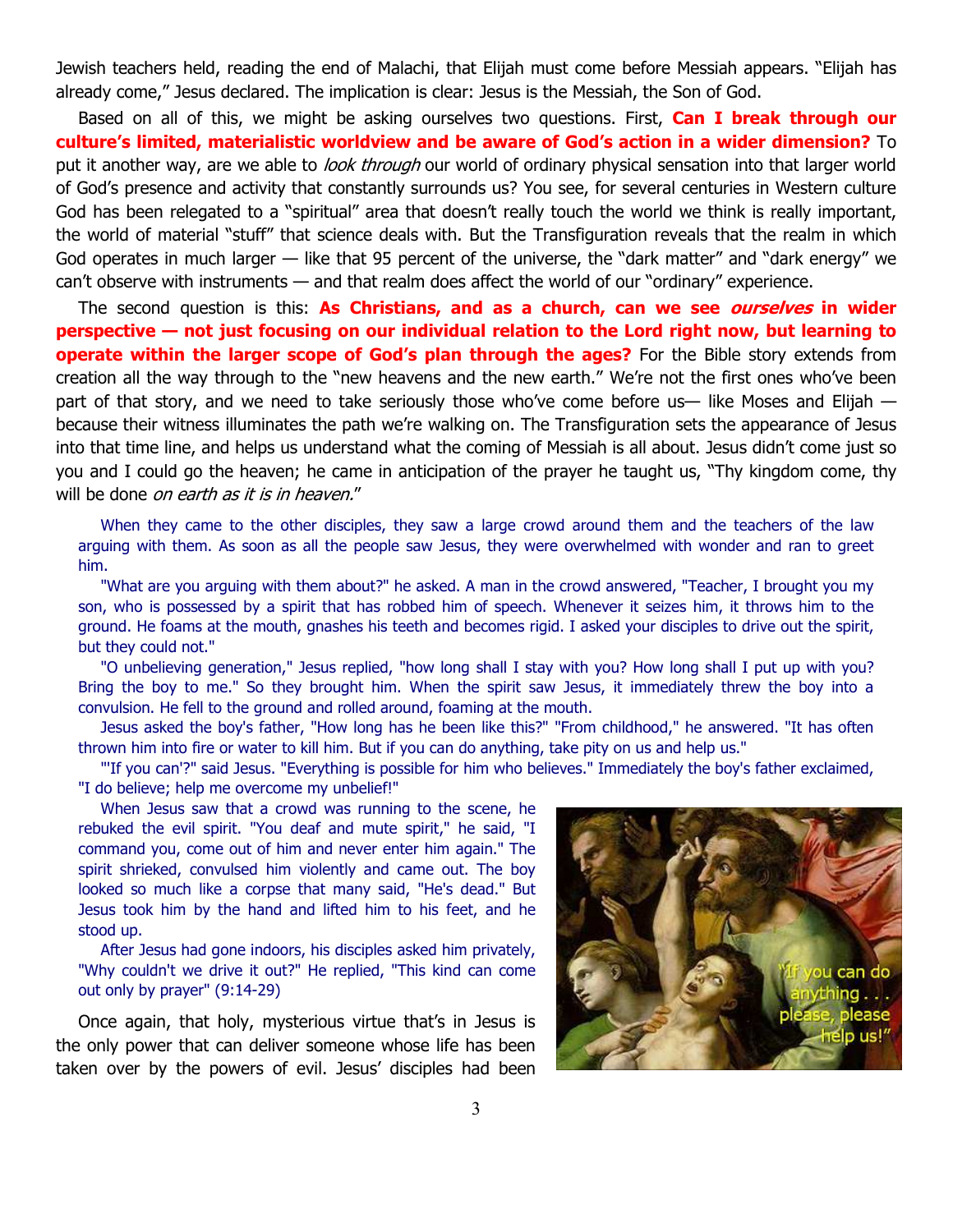trying unsuccessfully to cast the demon out of the boy. Earlier in Mark's narrative, when Jesus sent the disciples out two by two to preach and to heal, they were able in some instances to overcome the unclean spirits. But in this case they can't do it, and Jesus is pretty disgusted with them: "How long do I have to put up with your lack of faith?"

What's notable is that Jesus puts the matter in the hands of the boy's father. The father had pleaded with him: "If you can, please help us." Jesus tells him, in effect, "Take the if out of it. Do you have enough faith that I can do this?" The father doesn't hesitate; he makes a faith-commitment: "I do have faith — but help me in my lack of faith!" With that, Jesus commands the spirit to leave and the boy is healed.

Reflecting on this event, we might want to ask ourselves: **Is Jesus disgusted with us because of our lack of faith? Is he greatly disappointed that we can't seem to act upon what we claim to believe: that Jesus has "all authority in heaven and earth" and is able to meet us at our point of need in answer to believing prayer?** Whenever we pray, we need to pray believing that God's answer will come. We can't just say, "We hope you'll answer our prayer." Especially when we pray for healing, we can't just pray, "If it be thy will." It's *never God's will* for people to be sick, or deprived, or enslaved by false ideas that keep them down, or trapped in the clutches of evil powers. When we pray we need to *commit ourselves to receiving* God's answer, we need to tell him, "By faith we receive it." We ought not to hold back because we're afraid we might be asking God for something he's reluctant to give; God will sort that out himself!

The boy's father, in this incident, answers Jesus: "I do believe — help my unbelief!" He commits himself by faith with his own mouth, even while he acknowledges that he has doubts. Of course we often have doubts, in our mind, as to whether the Lord will hear and answer our prayer. It's okay to ask the Lord to deal with our doubts and strengthen out faith. Because of the kind of world we live in, and the influences that pour into our lives from the media, or from our educational background, or from our friends and family, our life is always a mixture of faith and doubt. But *we'll never get an answer to prayer if we pray our doubts.* We need to pray our faith. We just studied the Transfiguration, which reveals to us that the realm of God's activity is far greater than the so-called "normal" world we ordinarily perceive. By faith, in prayer, we tap into that greater world and align ourselves with the universal purposes of our Creator.

They left that place and passed through Galilee. Jesus did not want anyone to know where they were, because he was teaching his disciples. He said to them, "The Son of Man is going to be betrayed into the hands of men. They will kill him, and after three days he will rise." But they did not understand what he meant and were afraid to ask him about it (9:30-32)



In Mark's narrative, as we've seen, we're starting to look ahead to the events of what we call "the passion of the Christ" — the events of "Holy Week" when Jesus is to suffer, and die on the cross, and be raised again. Mark's story has been hinting at these things all along, and now Jesus is bringing them out more openly. We saw, in the previous chapter, that Peter (for one) wasn't happy with the idea that Jesus would have to suffer and die. So often the disciples don't see the "big picture" of what the Lord is doing through the whole history of Israel, and how the Messiah must bear the sins of his people so they can be set free to do what God called them to do when he made his covenant with Abraham.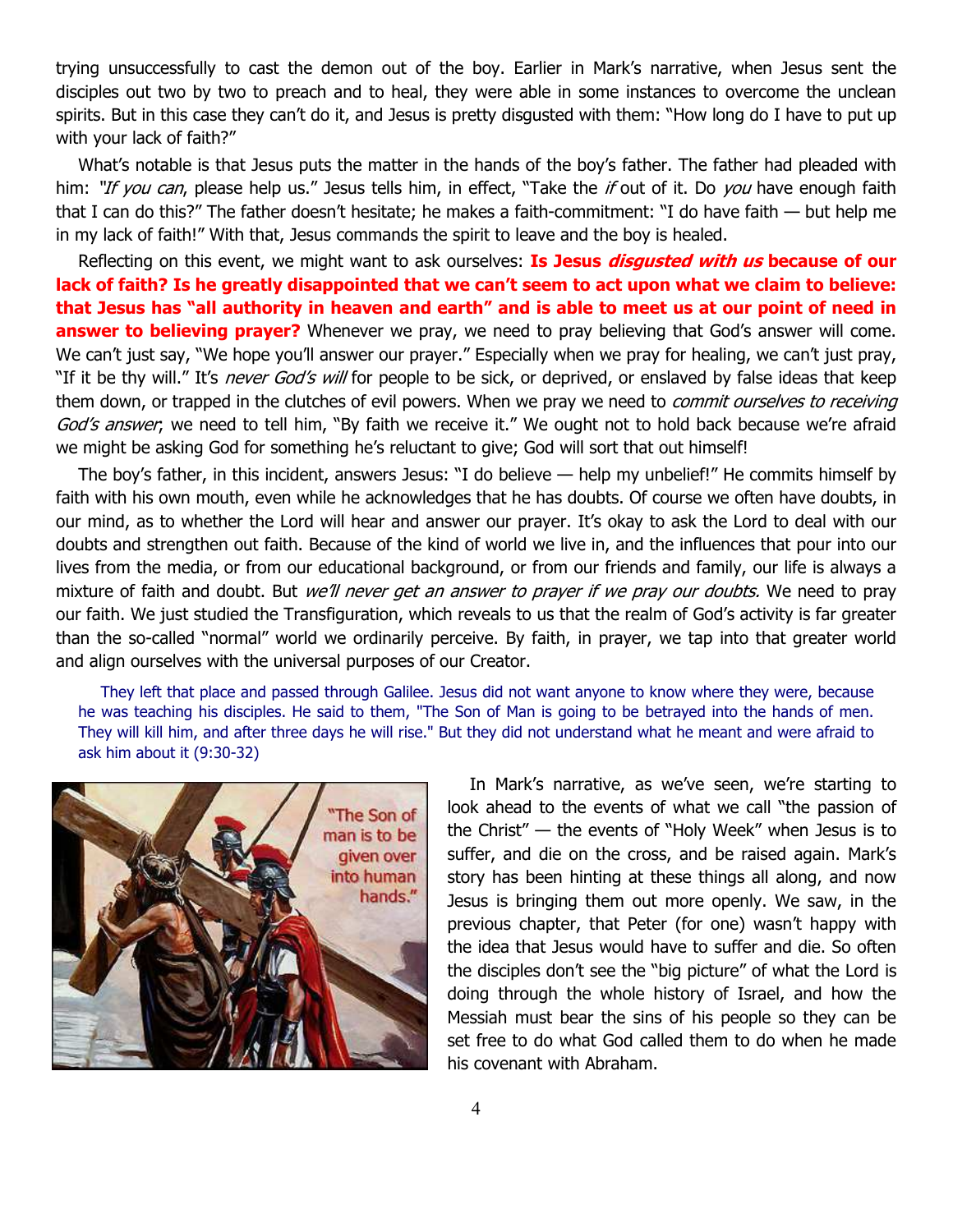We often say that Jesus died for the sins of the world, including you and me, and that's true. But it's true because, through his resurrection, *Jesus has brought us into Israel* so the death of Messiah is our door to deliverance too. As Paul says, the gospel is the news of rescue "to the Jew first, and also to the Greek," or non-Jew. And Paul also states (Romans 4:13) that God promised Abraham, the father of the Israelites, that he would "inherit the world" — meaning you and me, and everyone else who, through Jesus, becomes part of what Paul calls "the Israel of God" (Galatians 6:16). For this to happen, so that we can become part of God's plan for his new creation, the Messiah has to bear in his body the sins of his people. Jesus is explaining this to his disciples; but as Mark says, "They didn't understand the saying, and were afraid to ask him" (Mark 9:33). It was something they didn't really want to hear.

The New Testament teaches that through our faith, and through our baptism, we're in Jesus and Jesus is in us. That means, as Paul states, that we've been crucified with Christ so we can also live with him. If Messiah must make the sacrifice, then so must we. So we might want to ask ourselves this: **Am I prepared to make a sacrifice along with Jesus, so that God's plan for his creation can be furthered and fulfilled?** 

They came to Capernaum. When he was in the house, he asked them, "What were you arguing about on the road?" But they kept quiet because on the way they had argued about who was the greatest.

Sitting down, Jesus called the Twelve and said, "If anyone wants to be first, he must be the very last, and the servant of all." He took a little child and had him stand among them. Taking him in his arms, he said to them, "Whoever welcomes one of these little children in my name welcomes me; and whoever welcomes me does not welcome me but the one who sent me" (9:33-37)

In the history of the church it's been common for theologians to speak about "servant leadership," the idea that those who take the lead in the Christian community do so by being the servants of others. Jesus himself sets the example for serving one another when, before his arrest, he washes the feet of his disciples. That event is recorded in the Gospel of John, chapter 13, while Luke records his words at the Last Supper: "I am among you as one who serves" (Luke 22:27). The Lord's Supper or Holy Communion, itself is supposed to be a celebration of that *koinonia*, or common life, that's characterized by each one serving the other. That's why the church leaders who serve Communion to the congregation are called *deacons*, a word derived from the



New Testament word *diakonia* which means "service." This principle of leadership through humble service is so central to Christian faith that some churches, to symbolize it, practice the ceremony of washing one another's feet. Washing the dusty feet of household members or visitors isn't the job of the head of the family but the lowly task of the most menial servant. Even the Pope annually washes the feet of the Cardinals of the Catholic Church, to illustrate that he sees himself as "the servant of the servants of Christ."

But there's another dimension to what Jesus is teaching in this passage. If the purpose of the gospel isn't just to set up an organization we call the "church," but rather to herald the entrance of God's new creation that's to spread across the whole world, then Jesus is outlining what some have called the "politics of the resurrection." Because the risen Jesus has "all authority in heaven and earth," the principle of servant leadership extends to the political realm as well.

In the ancient world, especially the Roman Empire, they didn't have politics as we know it with campaigns and elections. Instead, society was organized as a *polis*, a Greek word that means "city" (and from which our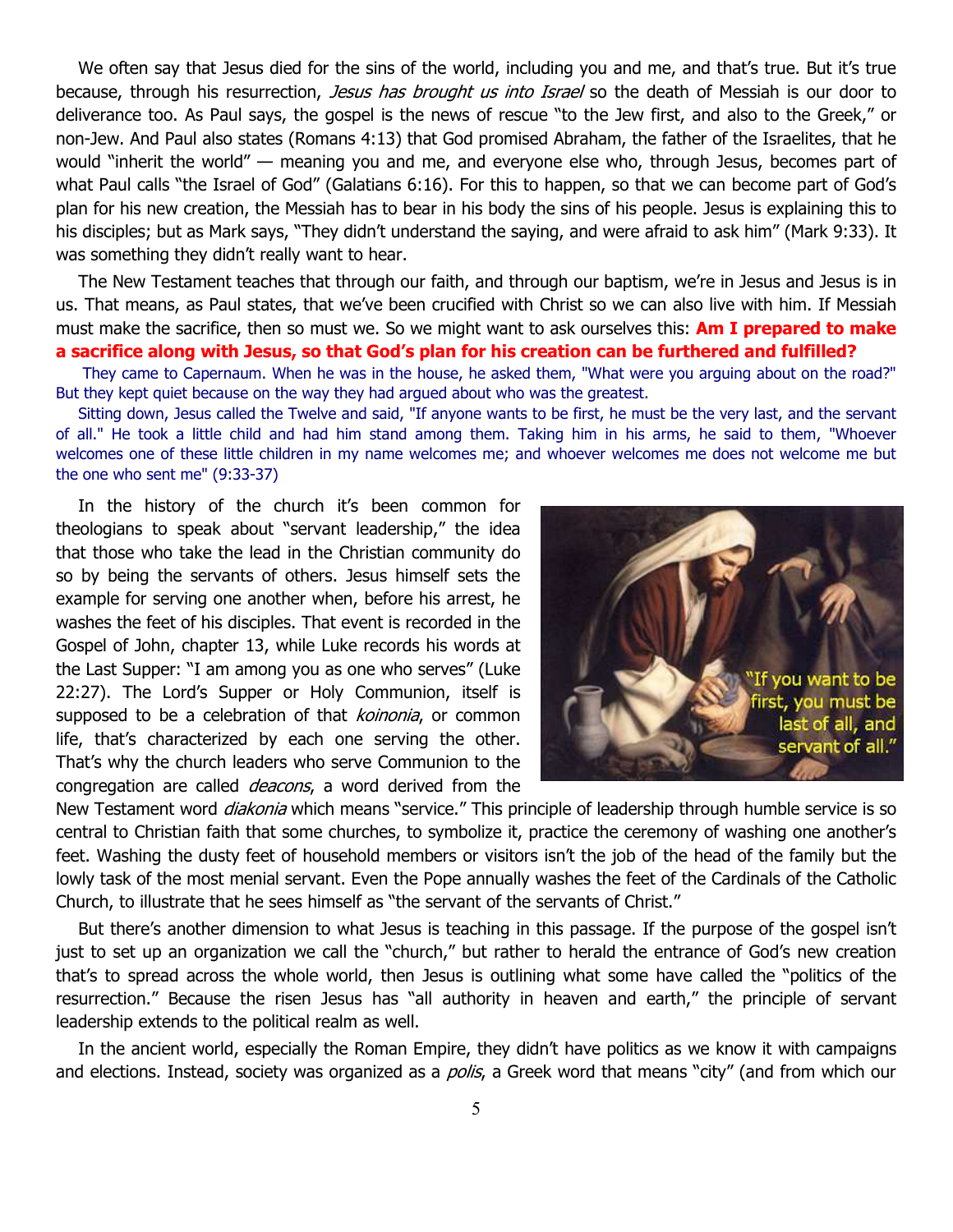word "politics" is derived). The head of the whole Empire, viewed as a kind of super city, was Caesar, and his top-down kind of leadership was reflected at the level of the local city or *polis* by a system of patronage. That is, the common people attached themselves as clients to a wealthy, powerful patron who took care of them in return for their loyalty and support.

Jesus has overheard his disciples on the road, discussing which of them will be the "greatest" in the new order that's coming — which one of them will be the "patron" and which will be the clients. Jesus is cutting directly across that pattern when he teaches his disciples a different sort of politics: you're all to serve one another, and the "greatest" — if we could use that word — is the one who most humbles himself to serve the rest.

We can translate that contrast into our current political scene, where those who control governments set themselves up as the patrons who take care of their clients, the common people, and in return expect their vote in the next election. As an example, with 46 million people in this country now on food stamps it's easy to see the patronage system at work. But, as Christians, we believe in the "politics of the resurrection" in which those elected to office are the servants of others. And those "public servants" aren't to make the rest of us dependent clients, but rather to encourage us to become competent and effective servants in our own right. When election time rolls around, then, we could ask ourselves this: **Which candidate sees himself (or herself) as the servant who enables others to serve, and which candidate just wants to be the lofty patron dispensing goodies to dependent clients?**

"Teacher," said John, "we saw a man driving out demons in your name and we told him to stop, because he was not one of us."

"Do not stop him," Jesus said. "No one who does a miracle in my name can in the next moment say anything bad about me, for whoever is not against us is for us. I tell you the truth, anyone who gives you a cup of water in my name because you belong to Christ will certainly not lose his reward.

"And if anyone causes one of these little ones who believe in me to sin, it would be better for him to be thrown into the sea with a large millstone tied around his neck. If your hand causes you to sin, cut it off. It is better for you to enter life maimed than with two hands to go into hell, where the fire never goes out. And if your foot causes you to sin, cut it off. It is better for you to enter life crippled than to have two feet and be thrown into hell. And if your eye causes you to sin, pluck it out. It is better for you to enter the kingdom of God with one eye than to have two eyes and be thrown into hell, where 'their worm does not die, and the fire is not quenched.'



"Everyone will be salted with fire. "Salt is good, but if it loses its saltiness, how can you make it salty again? Have salt in yourselves, and be at peace with each other" (9:38-49)

Here we have another of Mark's "catenas," or chains of sayings of Jesus that might have been uttered on different occasions but which he has collected here. There isn't time to comment at length on all these pointed sayings, but we can observe that they have a common theme: they relate to how *extreme* the gospel of the kingdom is. The message is so extreme that it doesn't matter if somebody besides Jesus' own disciples is demonstrating it by casting out demons. The message is so extreme that it would be better to die in the depths of the sea than to cause someone to

"slip up" and miss the kingdom. And, by the way, the "little ones" Jesus mentions aren't children, but people who are "little ones" in the sense that they're just beginners or novices in the faith. It's so important, as we deal with family and friends and others we meet in the community, that we conduct ourselves as believers in a